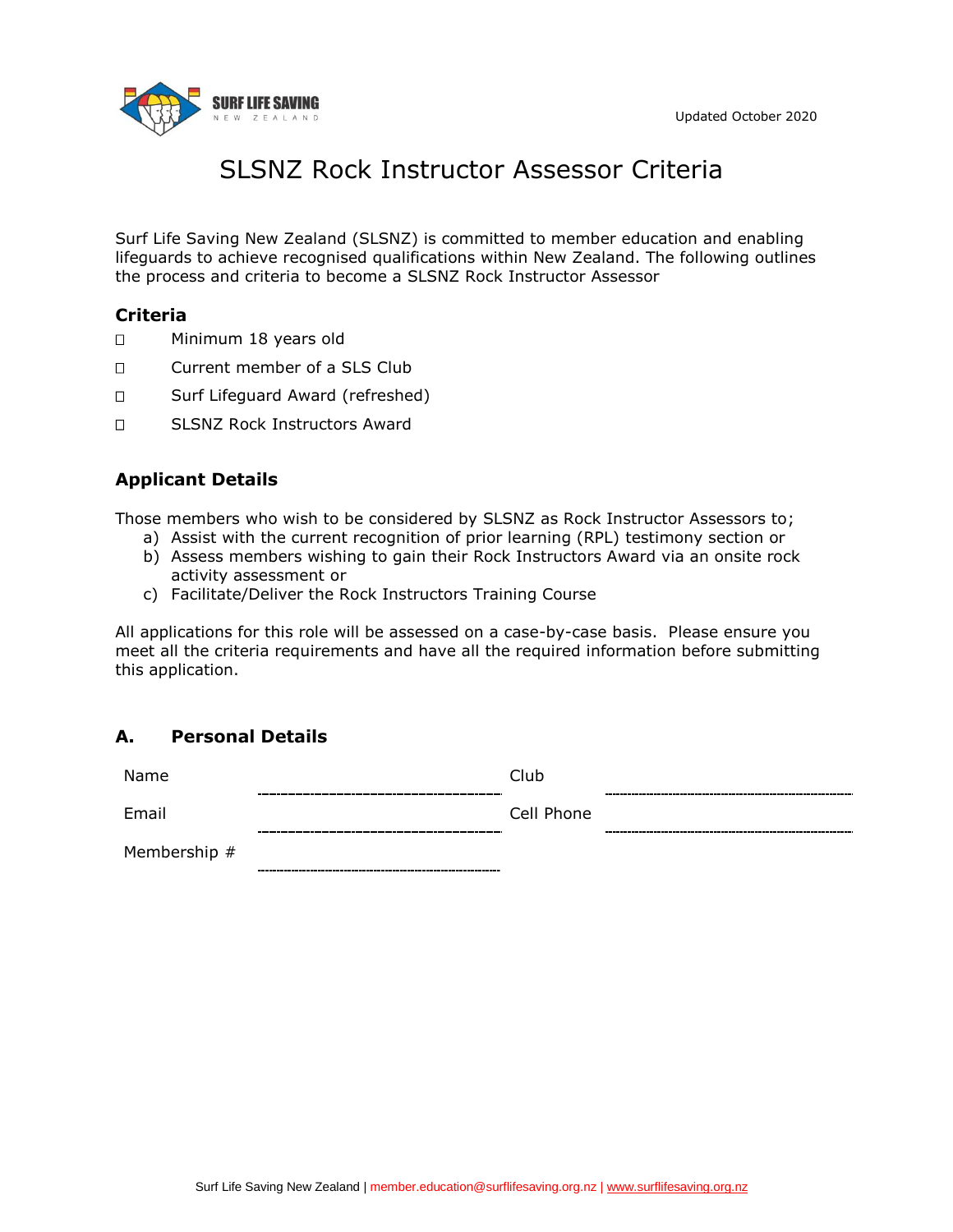

#### **B. Personal Statement**

Please detail your experience instructing rock rescue teaching and your experience in assessing others, or attach a brief CV to this application:

Experiences you could refer to may include; National Lifeguard School, Intermediate Lifeguard School, Rock Module at local or regional courses, lengthy experience as a rock instructor. Facilitation experience may include facilitation of other SLSNZ training courses. Examination experience may include Chief Examiner, Examiner in either IRB, SLA or RWC.

Please include any other evidence to support your ability as a Rock Instructor Assessor